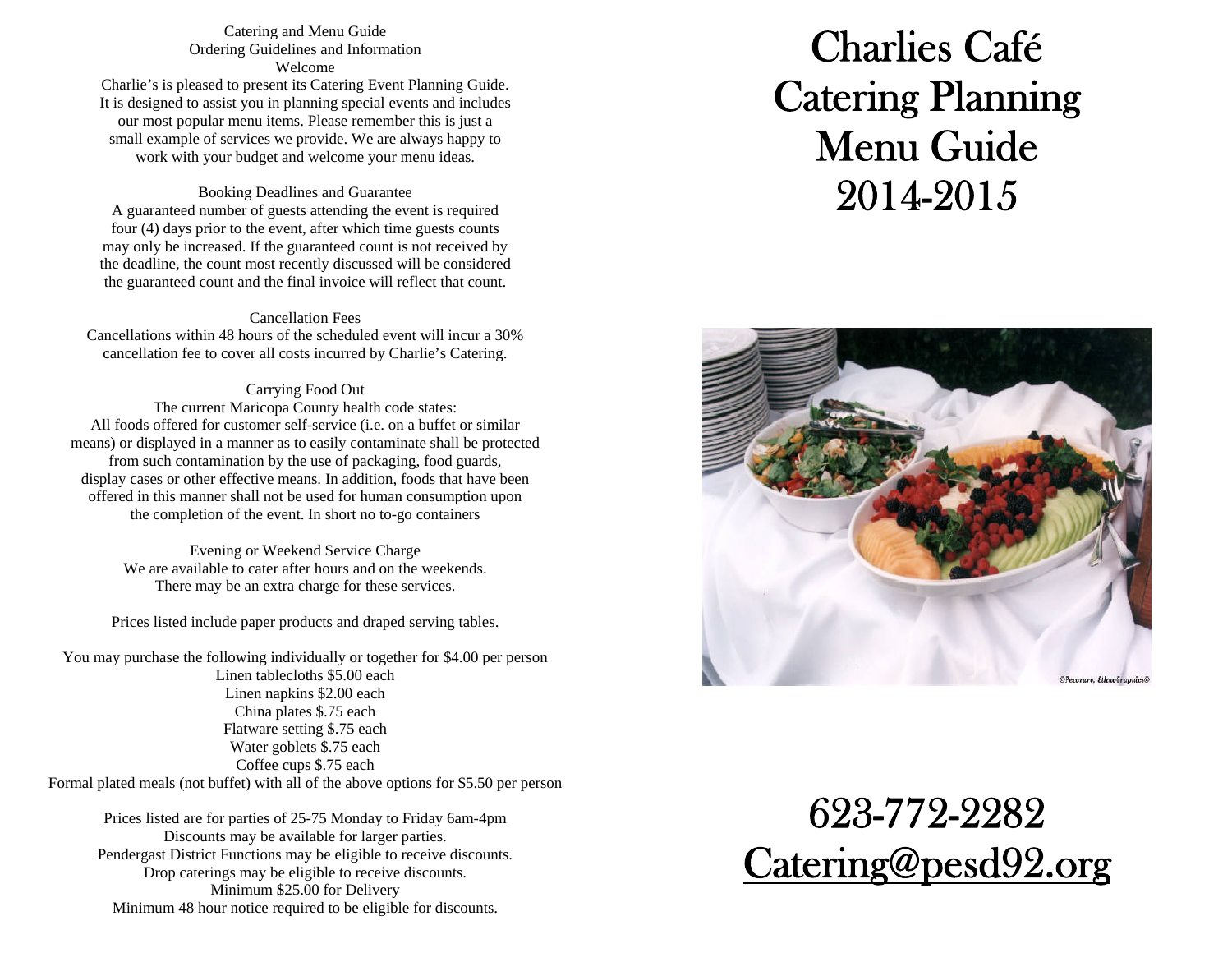## $\tilde{\phantom{a}}$  Breakfast and Brunch  $\tilde{\phantom{a}}$

#### Deluxe Breakfast Buffet

Assorted pastries Scrambled eggs, bacon, sausage, breakfast potatoes Fresh fruit, yogurt Coffee, juice and water \$11.00 per person

#### Classic Breakfast Buffet

Scrambled eggs, breakfast potatoes with peppers, onions, bacon and sausage Coffee, juice and water \$10.00 per person

#### Build Your Own Burrito Buffet

Create your own burrito with warm flour tortillas, scrambled eggs, bacon, sausage, beans, and rice Served with cheese & salsa Coffee, juice and water \$10.00 per person

#### Breakfast Burritos

Flour tortilla filled with eggs, cheese, potatoes With choice of bacon or sausage. Served with salsa and fresh fruit Coffee, juice and water \$8.50 per person

#### Mini Continental

Assorted fresh baked pastries and bagels with cream cheese Coffee, juice and water \$8.00 per person

#### Continental Breakfast

Assorted fresh baked pastries and bagels with cream cheese Served with fresh fruit and yogurt Coffee, juice and water \$9.00 per person

#### Lighter Side

Fresh cut fruit, yogurt and granola Coffee, juice and water \$7.00 per person

## $\tilde{\phantom{a}}$ Breakfast Enhancements $\tilde{\phantom{a}}$

Biscuits & Gravy \$1.50 per person

French Toast \$1.50 per person

Fresh Cut Fruit \$1.50 per person

Oatmeal Bar Oatmeal with assorted toppings \$2.00 per person

Yogurt Bar Yogurt with assorted toppings \$2.00 per person

Add fresh fruit platter Medium \$35.00 Large \$50.00 Feeds 25-35 Feeds 40-50

> Personal Chef Stations Prices Vary Omelet Station Carved Ham Station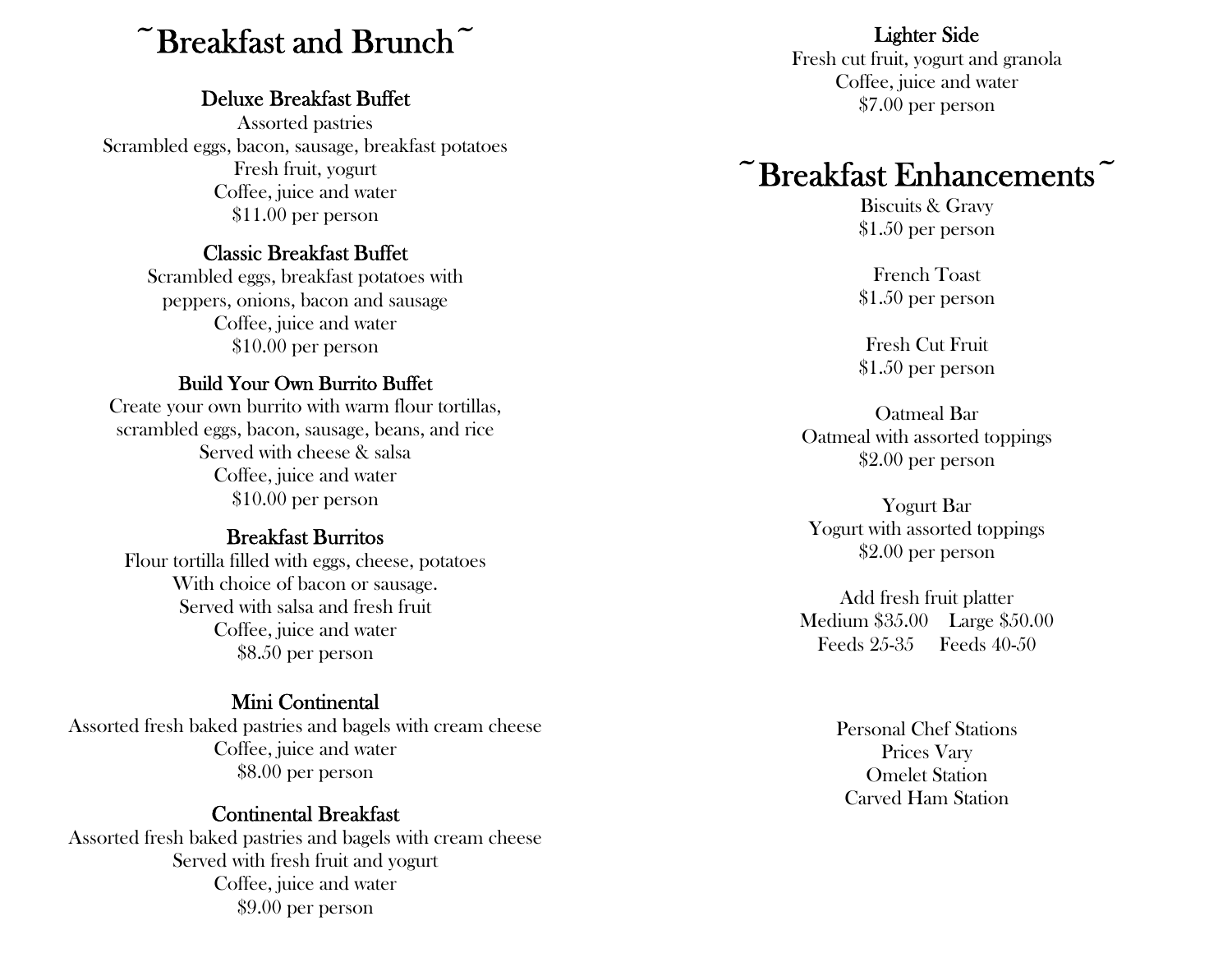## $\tilde{\phantom{a}}$ Breakfast Ala Carte $\tilde{\phantom{a}}$

Bagels & cream cheese \$20.00 (12) Small muffins \$14.00 (12) Large muffins \$20.00 (12) Cinnamon Rolls \$20.00 (12) Mini danish \$14.00 (12) Croissants with butter and jelly \$20.00 (12) Individual Yogurts \$20 (12) Individual Fruit Cups \$20 (12)

#### Coffee Service

Serves 7-10 Served with cups, creamers and sugar \$10.00

#### Coffee Service

Serves 75-100 Served with cups, creamers and sugar \$65.00

#### Tea Service

Serves 7-10 Hot water and tea assortment \$10.00

### Juice Pitchers

Orange or apple Pitcher serves 8-10 \$10.00

### $\tilde{\phantom{a}}$ Beverages $\tilde{\phantom{a}}$ Water Service

Dispenser infused with: Berry, lemon, or cucumber Cups and refills included (Complimentary with purchased buffet) Under 50 people \$10.00 50-100 people \$20.00

#### Lemonade and or Iced Tea

Serves 10-50 \$15

#### Bottled Water or Canned Soda

25 items- \$20.00 50 items \$35.00 \$1.50 each

## $\tilde{\phantom{a}}$  On the Run Meals  $\tilde{\phantom{a}}$

#### Boxed Breakfast

Muffin or Bagel Fresh fruit and yogurt Individually packaged meal with utensils & condiments \$5.00

### Boxed Sandwich Lunches

Sandwich, bag of chips, freshly baked cookie Can soda or bottle of water Individually packaged meal with utensils & condiments \$10.00 per person

### Boxed Salad Lunches

Chicken caesar, cobb, garden or chef Salad dressing, freshly baked cookie Can soda or bottle of water Individually packaged meal with utensils & condiments \$10.00 per person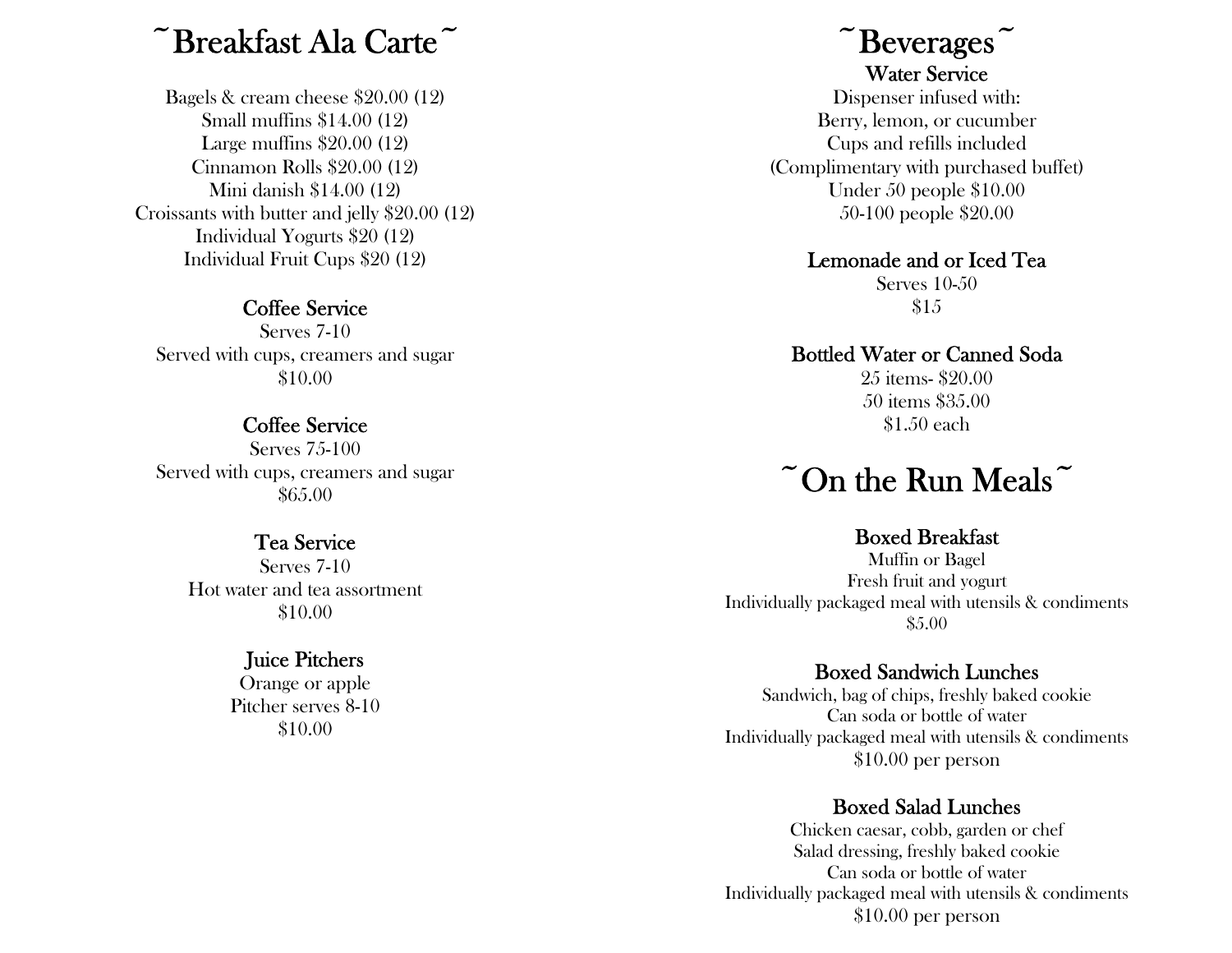### $\tilde{\phantom{a}}$  Lunch Buffets $\tilde{\phantom{a}}$

#### Wraps & Sandwiches

Freshly prepared sandwiches and wraps of assorted meat, cheese and bread selections. Condiments, lettuce, tomatoes, onion, pickles Choice of two side-dishes: Garden Salad, Pasta Salad, Potato Salad, Chips and Salsa or Fresh cut fruit Cookies, lemonade, iced tea and water \$9.00 per person

#### Soup, Garden or Caesar Salad & Bread

Chicken Noodle Creamy Tomato Loaded Baked Potato Chicken Tortilla **Minestrone** Cookies, lemonade, iced tea and water 1 soup \$9.00 per person 2 soups \$9.50 per person

#### Italian Classics

House made Lasagnas Chicken Marsala with Pilaf Chicken Cacciatore with Pilaf Artichoke Chicken with Pilaf Baked Vegetable Primavera Eggplant Parmesan with Pasta Chicken Parmesan with Pasta Served with seasonal vegetables, breadsticks and garden salad Cookies, lemonade, iced tea and water 1 entrée \$11.00 per person 2 entrées \$11.50 per person 3 entrées \$12.00 per person

#### Chinese

Orange Chicken Kung Pao Chicken (nut free) Sweet and Sour Chicken Pork Fried Rice Teriyaki Chicken Broccoli Beef Vegetable Lo Mein Beef Stir Fry Served with white, seasonal vegetables, egg rolls Cookies, lemonade, iced tea and water 1 entrée \$11.00 per person 2 entrées \$11.50 per person 3 entrées \$12.00 per person

#### Mexican Favorites

Enchiladas Beef Fajitas Chicken Fajitas Cheese Quesadillas Green Chile Pork Served with garden salad, rice, beans, chips and salsa Cookies, lemonade, iced tea and water 1 entrée \$11.00 per person 2 entrées \$11.50 per person 3 entrées \$12.00 per person

### Down Home Favorites

Meatloaf Pot Roast Smothered Pork Chops Fried Chicken Barbequed Chicken Served with mashed potatoes, seasonal vegetables, garden salad Cookies, lemonade, iced tea and water 1 entrée \$11.00 per person 2 entrées \$11.50 per person 3 entrées \$12.00 per person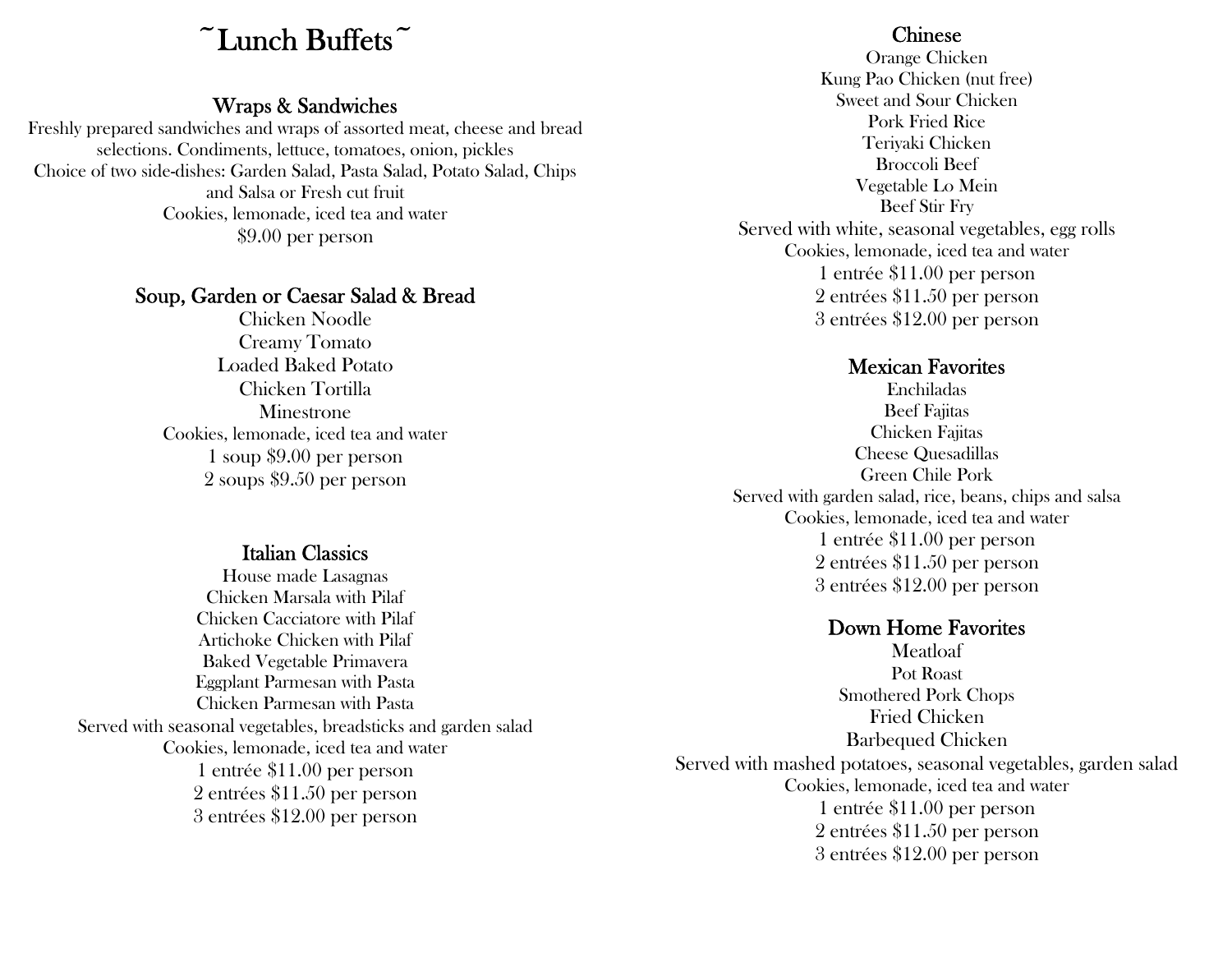#### Taco Salad

Grilled Chicken Seasoned Ground Beef Peppers and Onions Served with freshly prepared taco salad shells, rice, beans, garden salad, chips and salsa, lettuce, tomatoes, cheese, and sour cream Cookies, lemonade, iced tea and water \$11.00 per person Add Steak \$1.00 more per person

#### BBQ

Hamburgers, Hot Dogs, Veggie Burgers Served with garden salad, chips, and watermelon Cookies, lemonade, iced tea and water \$11.00 per person

### Deluxe BBQ

Pulled Pork Sandwiches, BBQ Chicken, Hamburgers Served with green salad, pasta or potato salad, baked beans or corn on the cob, & watermelon Cookies, lemonade, iced tea and water \$12.00 per person

### ~ Snacks~

Cheese & Cracker Tray \$35.00 medium (18-25) \$45.00 large (25-40)

#### Grilled Vegetables

\$35.00 medium (18-25) \$45.00 large (25-40)

#### Fresh Fruit Platter

\$35.00 medium (18-25) \$45.00 large (25-40)

#### Fresh Vegetables and Ranch

\$30.00 medium (18-25) \$40.00 large (25-40)

#### Spinach and Artichoke Dip

\$35.00 medium (18-25) \$45.00 large (25-40)

Fresh Hummus \$35.00 medium (18-25) \$45.00 large (25-40)

### Fruit Kabobs with Honey Yogurt

\$35.00 medium (18-25) \$45.00 large (25-40)

Tortilla Chips & Fresh Salsa Or Potato Chips & Dip \$25.00 medium (18-25) \$35.00 large (25-40)